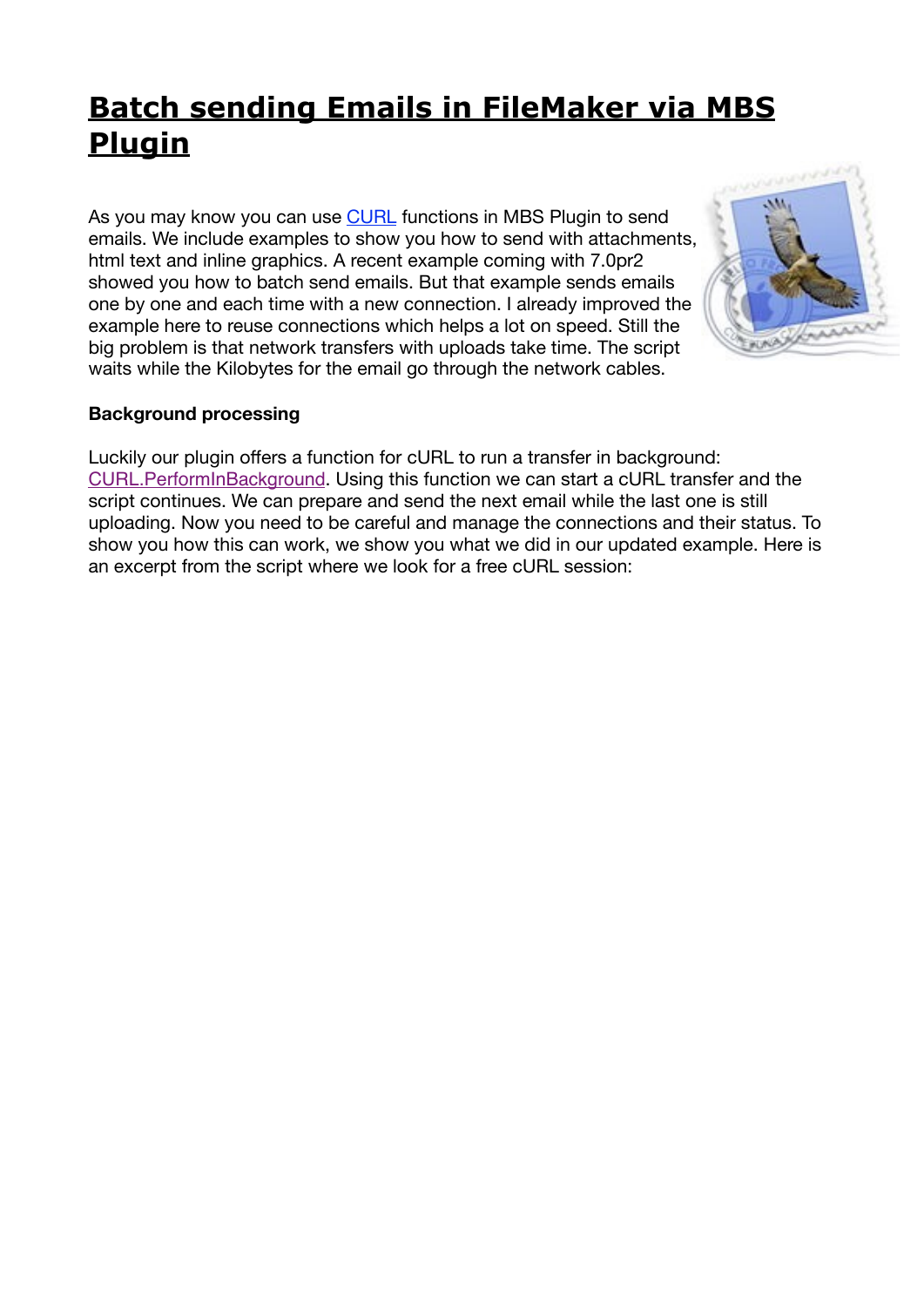**... #Find a non busy curl connection**

|                   | Set Variable [\$index; Value:1]                                       |
|-------------------|-----------------------------------------------------------------------|
| Loop              |                                                                       |
|                   | If $[$curls[$index] = "']$                                            |
|                   | #found free index, setup new CURL session                             |
|                   | Set Variable [\$curl; Value:MBS("CURL.New")]                          |
|                   | Set Variable [\$curls[\$index]; Value:\$curl]                         |
|                   | Set Variable [\$r; Value:MBS("CURL.SetOptionURL"; \$curl; "smtp://" & |
| \$SMTPServer)]    |                                                                       |
|                   | Set Variable [\$r; Value:MBS("CURL.SetOptionUsername"; \$curl;        |
| \$SMTPUser)]      |                                                                       |
|                   | Set Variable [\$r; Value:MBS("CURL.SetOptionPassword"; \$curl;        |
| \$SMTPPass)]      |                                                                       |
|                   |                                                                       |
|                   | Exit Loop If [1]                                                      |
| <b>Else</b>       |                                                                       |
|                   | #found used index                                                     |
|                   | If $[MBS("CURL.IsRunning";$ \$curls $[$index] ) = 0]$                 |
|                   | #found used index which is done                                       |
|                   | Perform Script ["HandleFinishedCURL"; Parameter:                      |
| \$curls[\$index]] |                                                                       |
|                   | Set Variable [\$curl; Value:\$curls[\$index]]                         |
|                   | Exit Loop If [1]                                                      |
|                   | End If                                                                |
|                   | End If                                                                |
|                   | Set Variable [\$index; Value:\$index + 1]                             |
|                   | If $[$index = 9]$<br>#Wait                                            |
|                   | Set Variable [\$index; Value:1]                                       |
|                   | Pause/Resume Script [Duration (seconds): ,01]                         |
|                   | End If                                                                |
| <b>End Loop</b>   |                                                                       |
| $\cdots$          |                                                                       |

As you see we use \$curls[] for the connections and have up to 8 of them. How many we actually use depends on network speed. The slower the network, the more connections keep running. So when we find an empty slot, we can create a new session and store it in the \$curls array and use the new one. If an existing connection is not running, we can trigger the script HandleFinishedCURL handle that. Than we can reuse the cURL session. If no session is available ( $$index = 9$ ), we wait a bit and loop again.

Now, we have a free cURL session. We use the tag on the cURL session to store the ID for the current record. Tags are often used in MBS Plugins to associate a value with a given object. Later in the HandleFinishedCURL we can get the ID back and know which record needs updating. Next we call [CURL.PerformInBackground](http://www.mbsplugins.eu/CURLPerformInBackground.shtml) to start transfer in a background thread:

**...** Set Variable [\$result; Value:MBS(["CURL.SetTag](http://www.mbsplugins.eu/CURLSetTag.shtml)"; \$curl; Recipients::ID)] Set Variable [\$result; Value:MBS(["CURL.PerformInBackground"](http://www.mbsplugins.eu/CURLPerformInBackground.shtml); \$curl)]

**...**